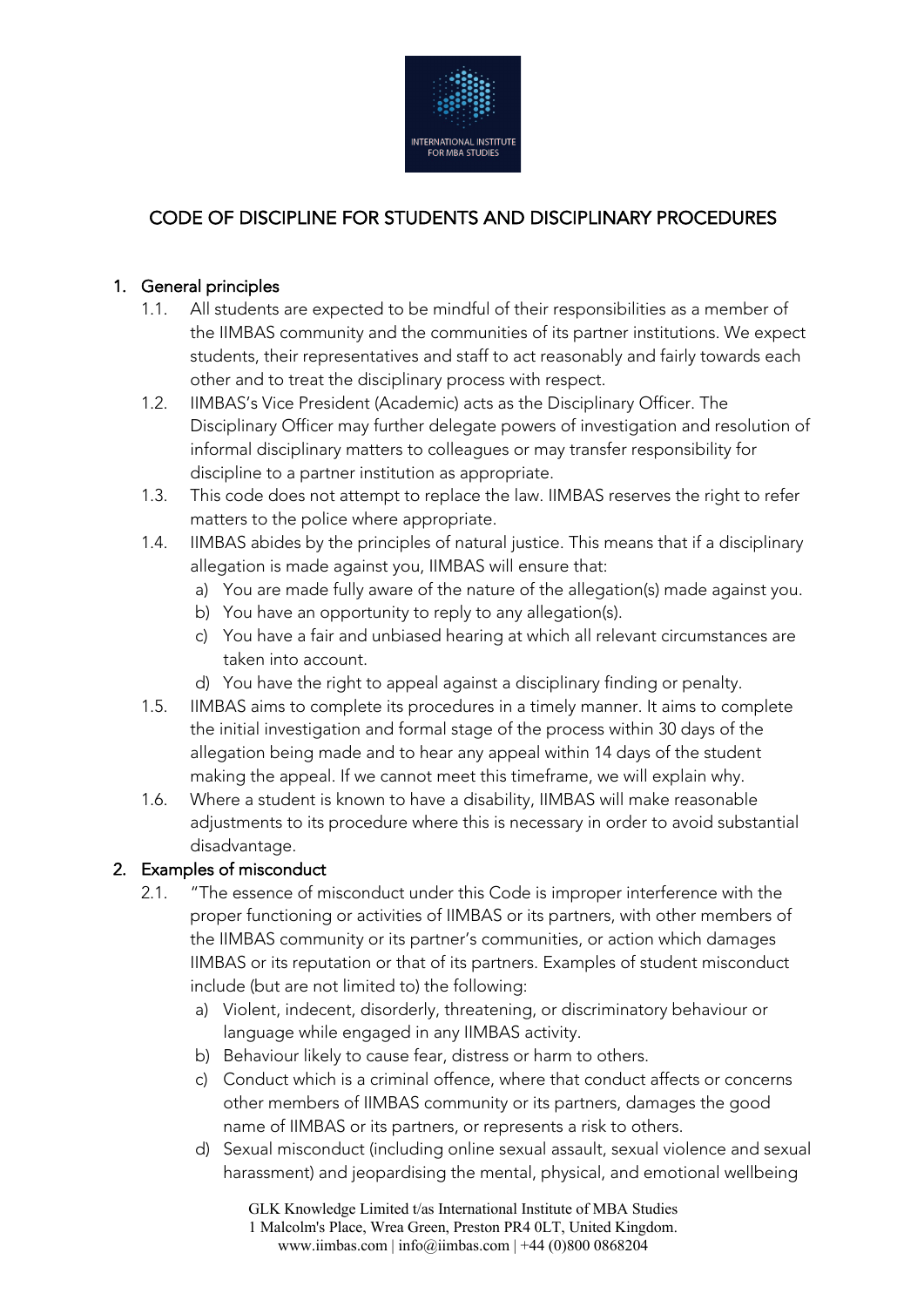of members of IIMBAS and the safety of our community and that of our partners

- e) Publishing of any matter (verbal, written or other) which is threatening, abusive or insulting or constitutes harassment or makes others fear violence. This includes the misuse of social networking sites.
- f) Anti-social behaviour which brings IIMBAS or its partners into disrepute.
- g) Behaviour which breaches IIMBAS policies, including rules on health and safety, freedom of speech, and equality and diversity.
- h) Failure to comply with national or local Government restrictions in relation to public health emergencies.
- i) Harassment or discrimination against any student, member of staff or visitor to IIMBAS or its partners on the grounds of protected characteristics.
- j) Theft, misappropriation, misuse, fraud, deceit, deception, or dishonesty.
- k) Failure to follow a reasonable instruction from an IIMBAS officer; significant breach of IIMBAS rules; failure to disclose name and other relevant details to a staff member where the staff member has good reason to require this information.
- l) Failure to comply with a previously imposed disciplinary penalty.
- m) False accusations that another student or staff member committed a breach of discipline.
- 2.2. Action taken under this Code of Discipline will take precedence over any action taken under all other IIMBAS Codes and Regulations.
- 2.3. IIMBAS's jurisdiction under this Code covers misconduct in the virtual environment of social networking or other websites.
- 2.4. The Disciplinary Officer is responsible for determining any issues of interpretation and for providing any clarification of this code.

# 3. Provisional action prior to disciplinary action

- 3.1. If you are subject to a criminal charge or to a police investigation, or if IIMBAS believes that your behaviour is likely to cause injury or harm to others, IIMBAS may take provisional action to limit your interaction with IIMBAS community, including suspension and exclusion.
- 3.2. If you are suspended, it means you are prohibited from participating in all IIMBAS activities. IIMBAS may make a specific exception, for example, allowing you to submit an assessment.
- 3.3. If you are excluded, your right to use IIMBAS's learning management system is restricted. You may be excluded from specific IIMBAS activities.
- 3.4. IIMBAS may impose a requirement on all parties (including a student reporting a disciplinary concern) not to have contact with each other and with named others. If you breach this requirement, this is in itself misconduct.
- 3.5. The Disciplinary Officer decides whether provisional action should be taken. You will normally be told that the Disciplinary Officer is considering this action before the decision is made and why, and will have an opportunity to make representations before the decision is made. If the Disciplinary Officer believes that immediate action is justified based on the risk of injury or harm, the decision may be made with immediate effect. In this case, you will not have the opportunity to make representations before the suspension is applied. In either case, you will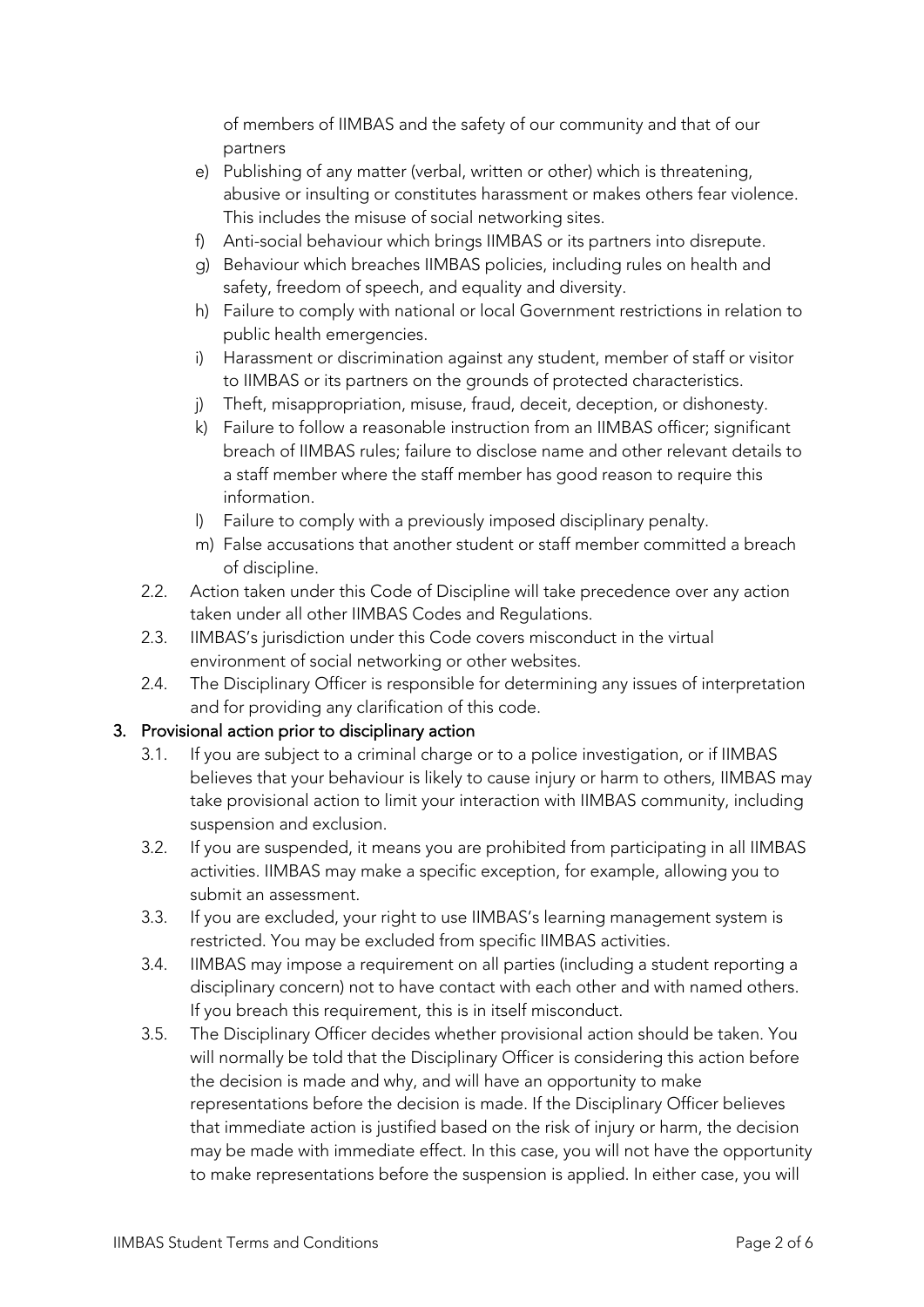be given details of the decision in writing once it is made, and you will be told how you can challenge the decision if you believe it is unfair. IIMBAS will make all reasonable attempts to minimise the harm to your studies and to your ability to access student services.

- 3.6. Provisional action is not a penalty its aim is to protect members of IIMBAS community, or the property of IIMBAS, or the property of a member or members of IIMBAS community. It also protects you from allegations about further disciplinary concerns while the matter is being investigated.
- 3.7. You can appeal the provisional action at any time when it is in force, by emailing info@iimbas.com. The President is responsible for deciding whether the decision should be varied or remain in force. IIMBAS aims to send you a response within 5 working days.
- 3.8. Even if you do not appeal, IIMBAS will automatically review any period of suspension/exclusion after four weeks. The review will be conducted by the President or nominee. The decision may then remain in force until the outcome of any criminal proceedings or investigations, at which point a decision will be made by the Disciplinary Officer about any further action under this Code.

## 4. Procedure for student discipline – overview

- 4.1. Anyone with a concern about a potential breach of discipline may find it useful to first raise the matter informally with a member of staff. Formal allegations regarding misconduct should be sent to info@iimbas.com. An allegation shall not normally be pursued unless it is received in writing with sufficient detail provided. Anonymous allegations are unlikely to be considered; where there is compelling evidence that the disciplinary offence did take place, the Disciplinary Officer may decide to consider the matter. Even where the disciplinary procedures are not invoked, staff members may remind students of the expectations regarding their conduct.
- 4.2. Having considered the allegation(s) of misconduct the Disciplinary Officer will decide whether to:
	- a) Dismiss the allegation(s) as false, vexatious, trivial, or lacking in evidence.
	- b) Refer the allegation(s) for resolution by formal process under section 6 below. This will normally be relevant where the allegation(s) of misconduct are of a more serious nature, where inappropriate conduct has been repeated, or where informal procedures do not apply or are not possible.
	- c) Refer the allegation(s) to informal disciplinary procedure for resolution under section 5 below. This will normally be relevant where the allegation(s) of misconduct are of a less serious nature and where it is not considered necessary to invoke the formal processes.
- 4.3. If the alleged misconduct involves more than one student, the Disciplinary Officer decides whether the cases should be investigated and/or heard together.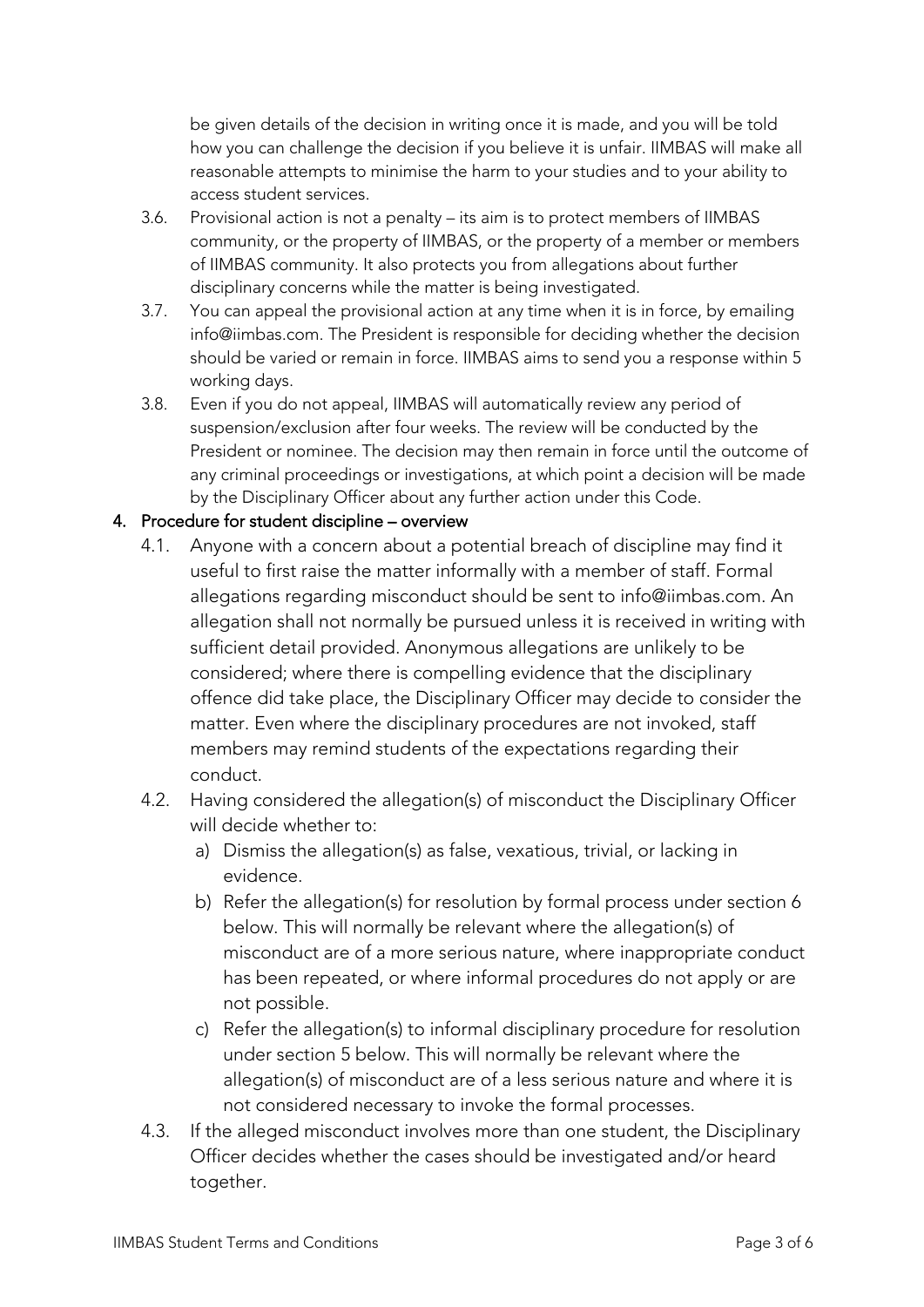# 5. Informal Disciplinary Procedure

- 5.1. The Informal Disciplinary Procedure will normally be appropriate in relation to allegation(s) of misconduct which are of a less serious nature, and in circumstances where it is considered desirable to address these as close as possible to the source of the alleged offence.
- 5.2. The Disciplinary Officer will review the evidence and make any further enquiries that the Disciplinary Officer deems necessary. You will normally be invited to attend a meeting with the Disciplinary Officer to allow you to explain your version of events and put forward any evidence you wish to provide. You may bring a supporter to this meeting. If you do not attend, the Disciplinary Officer may still make a decision on whether misconduct took place and may issue a disciplinary penalty.
- 5.3. The Disciplinary Officer may:
	- a) Dismiss the allegation.
	- b) Issue a penalty appropriate to the informal procedure.
	- c) Refer the case to the formal procedure.
	- d) Refer the case directly to the relevant partner institution, from which point that institution's disciplinary policy and procedures apply.
- 5.4. The following penalties apply under the informal procedure:
	- a) Verbal warning.
	- b) Written warning/reprimand (a copy will be retained on file for the remainder of your studies).
	- c) Restitution of any damage caused by way of payment.
	- d) Fines up to a maximum of £100.
	- e) Other such action appropriate to the circumstances. More than one penalty may be applied. Previous misconduct may be taken into account in deciding the appropriate penalty. You will be told of the outcome within one week of the decision.
- 5.5. If you think the finding or penalty is unfair or unreasonable based on the evidence, you may appeal to the President. The President will review the case and may:
	- a) Dismiss the case.
	- b) Enforce the penalty.
	- c) Refer the case for hearing by the Vice President (Business Development)
	- d) Refer the case to the relevant partner institution, from which point that institution's disciplinary policy and procedures apply.
- 5.6. If you think the finding or penalty is unfair or unreasonable based on the evidence, you may appeal to the President.
- 5.7. Notes of any investigation, interview and action taken under the Informal Disciplinary Procedure, and copies of correspondence relating to informal disciplinary procedure, will be retained by the Disciplinary Officer and will be shared with you

### 6. Formal disciplinary procedure

- 6.1. The Formal Disciplinary Procedure will normally be appropriate in relation to:
	- a) Multiple minor acts of misconduct.
	- b) Instances in which informal action has failed or is considered inappropriate.
	- c) Serious allegations of misconduct.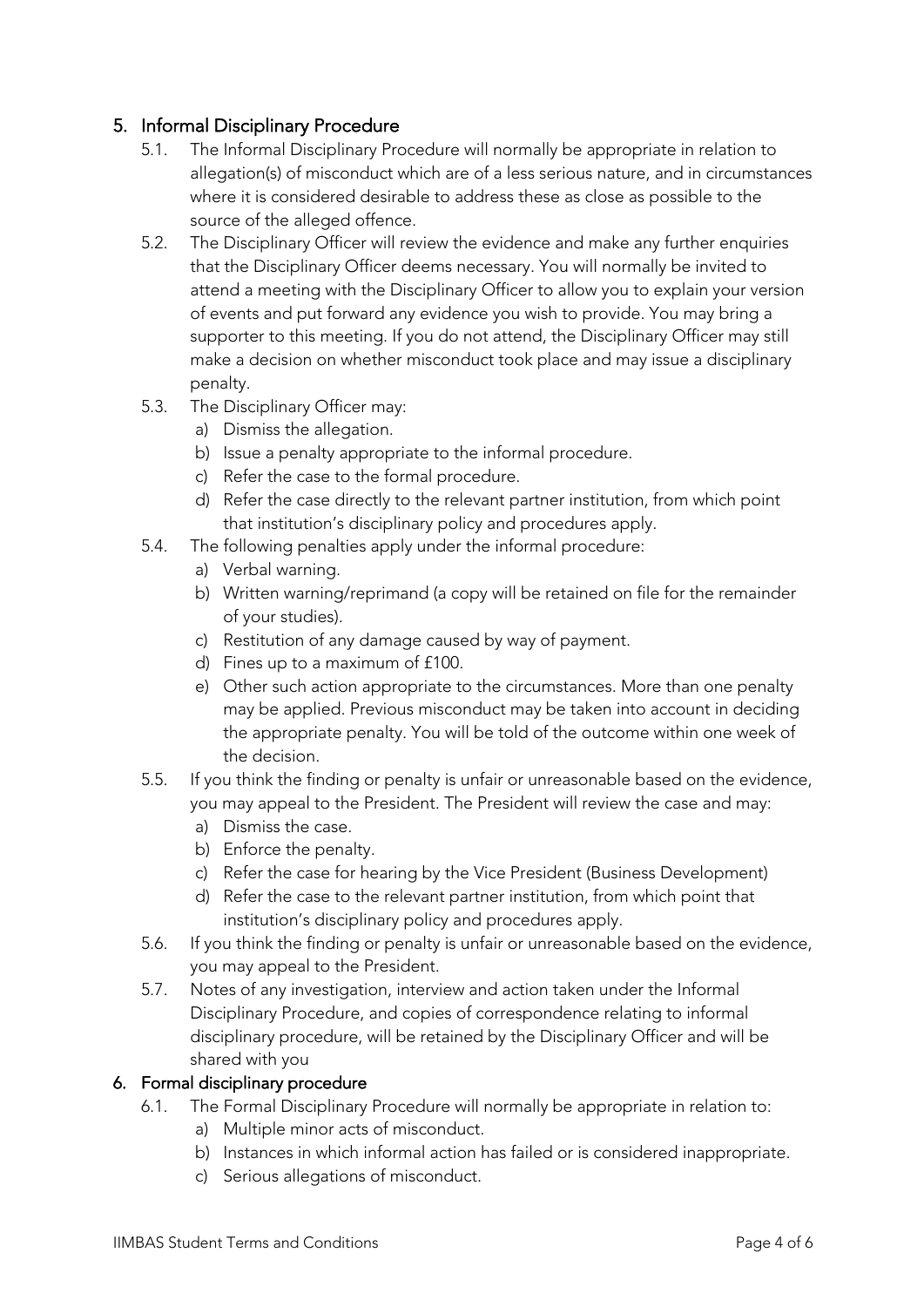- d) Referrals on appeal from the informal procedure.
- 6.2. The Disciplinary Officer will arrange for an investigation into the allegation(s) of misconduct to take place and a report to be written. You will receive information about the allegations made against you, how long we expect the investigation to take and the procedure we will follow in dealing with the allegation(s). The investigation report and evidence will be shared with you.
- 6.3. On the basis of this report, the Disciplinary Officer may:
	- a) Dismiss the case.
	- b) Apply a penalty appropriate to the informal procedure.
	- c) Refer the case for hearing by the Vice President (Business Development) for a second opinion.
	- d) Refer the case to the relevant partner institution, from which point that institution's disciplinary policy and procedures apply.

#### **7.** Appeal to the President

- 7.1. To appeal against any disciplinary decision other than those that are the outcomes of disciplinary proceeding referred to our partner institutions, you must do so within ten working days from the date on the hearing outcome letter. You must email info@iimbas.com to explain why you are appealing.
- 7.2. The President will normally review the case based on the existing case documentation, unless new evidence has become available and there is a good reason why it was not available previously.
- 7.3. The President may:
	- a) Uphold the previous decision.
	- b) Set aside the penalty and/or substitute an alternative penalty.
	- c) Refer the matter back for further consideration by the Disciplinary Officer or Vice President (Business Development).
	- d) Refer the case to the relevant partner institution, from which point that institution's disciplinary policy and procedures apply.
- 7.4. You will receive the outcome in writing, normally within one week of the President's decision.

### 8. Report to the Board of Directors and our partners

8.1. Any disciplinary outcome involving suspension, exclusion or expulsion will be reported at the next meeting of the Board of Directors and to the relevant partner institution.

#### 9. Completion of disciplinary action

9.1. If your appeal is rejected, the actions determined by the Disciplinary Officer, the Vice President (Business Development) or the President will be specified to you in a letter, and those actions will be implemented.

#### 10. Reconsideration

- 10.1. After a case has been closed, an allegation of misconduct may only be reconsidered where the Disciplinary Officer deems that there is good reason to do so. This includes cases where new evidence emerges, which could not, for good reason, have been obtained at the time.
- 10.2. In reaching this decision, the Disciplinary Officer will take into account relevant factors including: